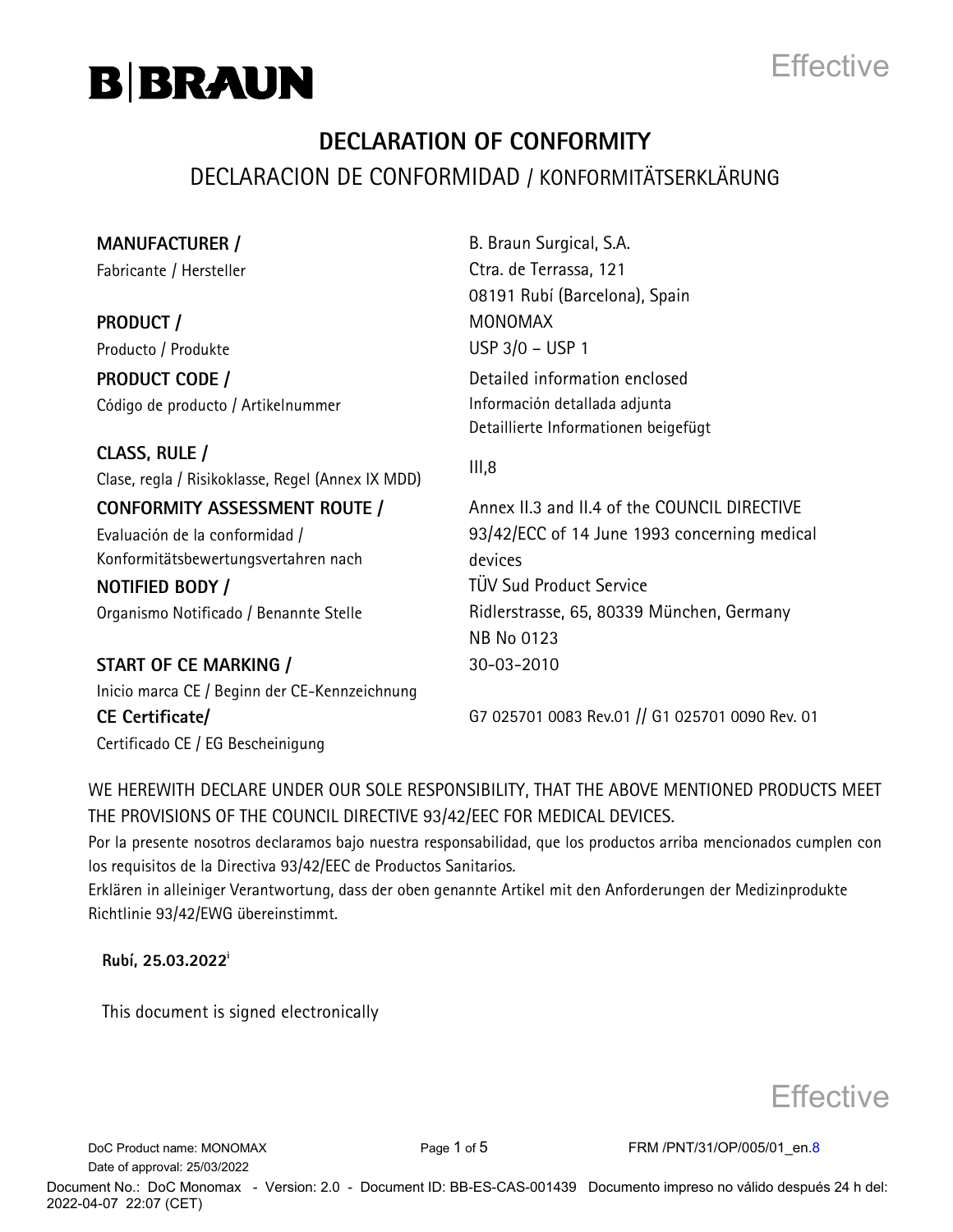

#### **DECLARATION OF CONFORMITY**

### DECLARACION DE CONFORMIDAD / KONFORMITÄTSERKLÄRUNG

**Reference Product Name / Description**

| G0041006 | MONOMAX VIOLET 1(4)150CM FRT65 LOOP(MDDP |
|----------|------------------------------------------|
| G0041249 | MONOMAX VIOLET 2/0 (3) 70CM HR26 (M)     |
| X0041118 | MONOMAX VIOLET 0(3,5)150CM HR48LOOP MDDP |
| X0041185 | MONOMAX VIOLET 1(4)150CM HRT40S LOOPMDDP |
| X0041203 | MONOMAX VIOLET 1(4)150CM HRT43S LOOPMDDP |
| X0041231 | MONOMAX VIOLET 1(4)200CM HRT48 LOOP(MDDP |
| B0041119 | MONOMAX VIOLET 1(4)150CM HR48 LOOP(M)DDP |
| B0041222 | MONOMAX VIOLET 1(4)150CM HRT48 LOOP(MDDP |
| B0041077 | MONOMAX VIOLET 1(4)150CM HR40S LOOP(MDDP |
| B0041560 | MONOMAX VIOLET 1 (4) 70CM JRC30S (M) DDP |
| B0041444 | MONOMAX VIOLET 2/0 (3) 150CM HR26 (M)DDP |
| B0041249 | MONOMAX VIOLET 2/0 (3) 70CM HR26 (M)     |
| B0041076 | MONOMAX VIOLET 0(3,5)150CM HR40SLOOPMDDP |
| B0041024 | MONOMAX VIOLET 0 (3,5) 90CM HR37 (M)DDP  |
| B0041046 | MONOMAX VIOLET 0 (3,5) 90CM HR37S (M)DDP |
| B0041442 | MONOMAX VIOLET 0 (3,5) 150CM HR26S(M)DDP |
| B0041887 | MONOMAX VIOLET 2/0 (3) 70CM FR26 (M) DDP |
| B0041441 | MONOMAX VIOLET 0 (3,5) 150CM HR26 (M)DDP |
| B0041098 | MONOMAX VIOLET 1 (4) 90CM HR40S (M)DDP   |
| B0041185 | MONOMAX VIOLET 1(4)150CM HRT40S LOOPMDDP |
| B0041138 | MONOMAX VIOLET 1 (4) 90CM HR48 (M)DDP    |
| B0041203 | MONOMAX VIOLET 1(4)150CM HRT43S LOOPMDDP |
| B0041118 | MONOMAX VIOLET 0(3,5)150CM HR48LOOP MDDP |
| B0041097 | MONOMAX VIOLET 0 (3,5) 90CM HR40S (M)DDP |
| B0041047 | MONOMAX VIOLET 1 (4) 90CM HR37S (M)DDP   |
| B0041455 | MONOMAX VIOLET 0 (3,5) 150CM HR30 (M)DDP |
| B0041038 | MONOMAX VIOLET 0(3,5)150CM HR37 LOOPMDDP |
| B0041453 | MONOMAX VIOLET 2/0 (3) 150CM HR30 (M)DDP |
| B0041043 | MONOMAX VIOLET 0 (3,5) 150CM HR37S(M)DDP |
| B0041258 | MONOMAX VIOLET 2/0 (3) 90CM HR26 (M)     |
| B0041415 | MONOMAX VIOLET 2/0 (3) 70CM HR22 (M) DDP |
| B0041184 | MONOMAX VIOLET0(3,5)150CM HRT40SLOOPMDDP |
| G0041119 | MONOMAX VIOLET 1(4)150CM HR48 LOOP(M)DDP |
| B0041148 | MONOMAX VIOLET 1(4)150CM HR65 LOOP(M)DDP |
| B0041166 | MONOMAX VIOLET 1(4)150CM HRN50 LOOP(MDDP |
| B0041005 | MONOMAX VIOLET 0(3,5)150CM FRT65LOOPMDDP |
| B0041889 | MONOMAX VIOLET 1 (4) 70CM FR26 (M) DDP   |
| B0041888 | MONOMAX VIOLET 0 (3,5) 70CM FR26 (M) DDP |

**Effective** 

Date of approval: 25/03/2022

DoC Product name: MONOMAX Page 2 of 5 FRM /PNT/31/OP/005/01\_en.8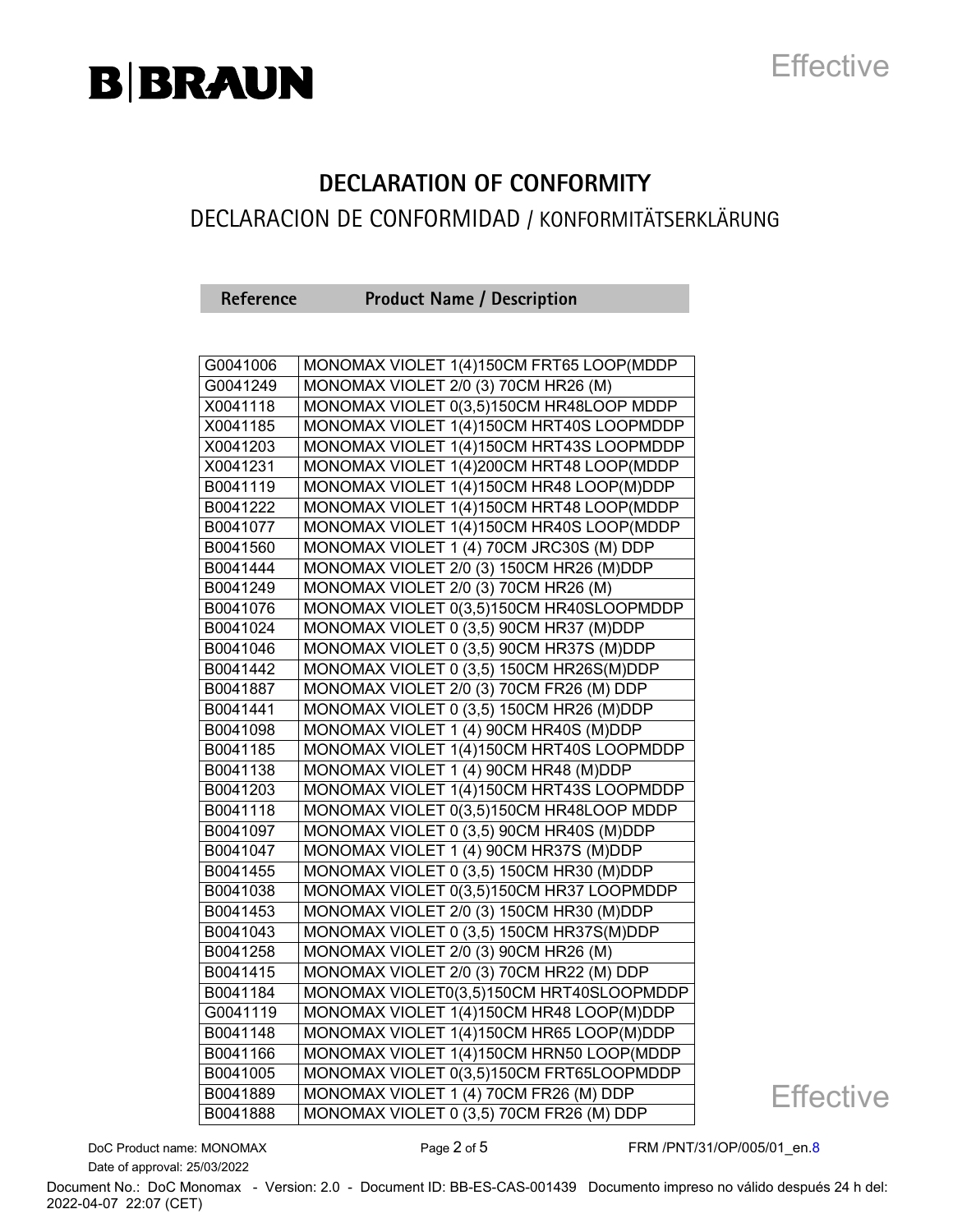

### **DECLARATION OF CONFORMITY**

### DECLARACION DE CONFORMIDAD / KONFORMITÄTSERKLÄRUNG

| Reference | <b>Product Name / Description</b>        |
|-----------|------------------------------------------|
|           |                                          |
| B0041035  | MONOMAX VIOLET 0 (3,5) 70CM HR37S (M)DDP |
| B0041221  | MONOMAX VIOLET 0(3,5)150CM HRT48LOOPMDDP |
| B0041117  | MONOMAX VIOLET 2/0(3)150 HR48 LOOP(M)DDP |
| B0041175  | MONOMAX VIOLET 2/0 (3) 70CM HRT26 (M)DDP |
| B0041025  | MONOMAX VIOLET 1 (4) 90CM HR37 (M)DDP    |
| B0041034  | MONOMAX VIOLET 2/0 (3) 70CM HR37S (M)DDP |
| B0041241  | MONOMAX VIOLET 1 (4) 90CM HRT48 (M)DDP   |
| B0041067  | MONOMAX VIOLET 1 (4) 90CM HR40 (M)DDP    |
| B0041066  | MONOMAX VIOLET 0 (3,5) 90CM HR40 (M)DDP  |
| B0041033  | MONOMAX VIOLET 0 (3,5) 70CM HR22S (M)DDP |
| B0041194  | MONOMAX VIOLET 1 (4) 90CM HRT40S (M)DDP  |
| B0041472  | MONOMAX VIOLET 2/0 (3) 150CM HRT30(M)DDP |
| B0041280  | MONOMAX VIOLET 1 (4) 90CM HR30 (M)       |
| B0041147  | MONOMAX VIOLET 0(3,5)150CM HR65LOOP MDDP |
| B0041015  | MONOMAX VIOLET 2/0 (3) 70CM HR37 (M)DDP  |
| B0041278  | MONOMAX VIOLET 2/0 (3) 90CM HR30 (M)     |
| B0041250  | MONOMAX VIOLET 0 (3,5) 70CM HR26 (M) DDP |
| B0041036  | MONOMAX VIOLET 1 (4) 70CM HR37S (M)DDP   |
| G0041148  | MONOMAX VIOLET 1(4)150CM HR65 LOOP(M)DDP |
| B0041157  | MONOMAX VIOLET 1(4)150CM HR76 LOOP(M)DDP |
| B0041212  | MONOMAX VIOLET 1 (4) 90CM HRT43S (M)DDP  |
| B0041307  | MONOMAX VIOLET 1(4)150CM HR43 LOOP(M)DDP |
| B0041137  | MONOMAX VIOLET 0 (3,5) 90CM HR48 (M)DDP  |
| B0041240  | MONOMAX VIOLET 0 (3,5) 90CM HRT48 (M)DDP |
| B0041006  | MONOMAX VIOLET 1(4)150CM FRT65 LOOP(MDDP |
| B0041176  | MONOMAX VIOLET 0 (3,5) 70CM HRT26 (M)DDP |
| B0041057  | MONOMAX VIOLET 2/0 (3) 70CM HR40 (M)DDP  |
| B0041002  | MONOMAX VIOLET 0 (3,5) 70CM HR26S (M)DDP |
| G0041077  | MONOMAX VIOLET 1(4)150CM HR40S LOOP(MDDP |
| B0041269  | MONOMAX VIOLET 1 (4) 70CM HR30 (M)       |
| G0041076  | MONOMAX VIOLET 0(3,5)150CM HR40SLOOPMDDP |
| B0041087  | MONOMAX VIOLET 0 (3,5) 70CM HR40S (M)DDP |
| B0041042  | MONOMAX VIOLET 2/0 (3) 150CM HR37S(M)DDP |
| B0041108  | MONOMAX VIOLET 1 (4) 90CM HR43S (M)DDP   |
| B0041352  | MONOMAX VIOLET 0 (3,5) 90CM HRT40 (M)DDP |
| B0041088  | MONOMAX VIOLET 1 (4) 70CM HR40S (M)DDP   |
| B0041325  | MONOMAX VIOLET 1(4)200CM HR48 LOOP(M)    |
| G0041138  | MONOMAX VIOLET 1 (4) 90CM HR48 (M)DDP    |
| B0041434  | MONOMAX VIOLET 1(4)180CM HRT48 LOOP(MDDP |

**Effective** 

Date of approval: 25/03/2022

DoC Product name: MONOMAX Page 3 of 5 FRM /PNT/31/OP/005/01\_en.8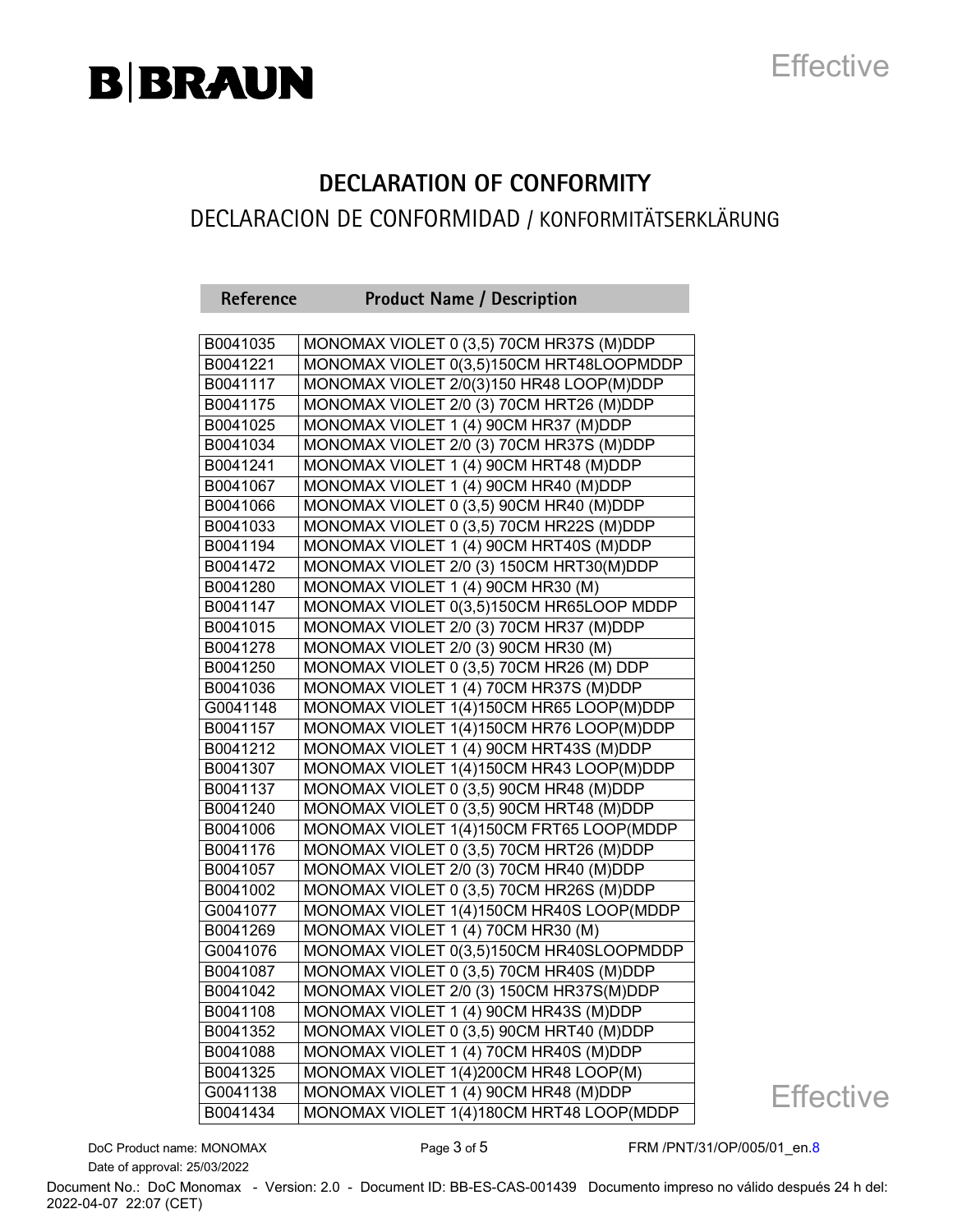

### **DECLARATION OF CONFORMITY**

### DECLARACION DE CONFORMIDAD / KONFORMITÄTSERKLÄRUNG

| Reference | <b>Product Name / Description</b>        |
|-----------|------------------------------------------|
|           |                                          |
| B0041001  | MONOMAX VIOLET 1(4)150CM FR65 LOOP(M)DDP |
| B0041571  | MONOMAX VIOLET 1 (4)70CM FR40 LOOP(M)DDP |
| B0041463  | MONOMAX VIOLET 2/0 (3) 150CM HRT26(M)DDP |
| G0041203  | MONOMAX VIOLET 1(4)150CM HRT43S LOOPMDDP |
| B0041231  | MONOMAX VIOLET 1(4)200CM HRT48 LOOP(MDDP |
| B0041267  | MONOMAX VIOLET 2/0 (3) 70CM HR30 (M)     |
| G0041118  | MONOMAX VIOLET 0(3,5)150CM HR48LOOP MDDP |
| G0041035  | MONOMAX VIOLET 0 (3,5) 70CM HR37S (M)DDP |
| B0041107  | MONOMAX VIOLET 0 (3,5) 90CM HR43S (M)DDP |
| B0041086  | MONOMAX VIOLET 2/0 (3) 70CM HR40S (M)DDP |
| X0041024  | MONOMAX VIOLET 0 (3,5) 90CM HR37 (M)DDP  |
| G0041015  | MONOMAX VIOLET 2/0 (3) 70CM HR37 (M)DDP  |
| X0041025  | MONOMAX VIOLET 1 (4) 90CM HR37 (M)DDP    |
| X0041046  | MONOMAX VIOLET 0 (3,5) 90CM HR37S (M)DDP |
| X0041067  | MONOMAX VIOLET 1 (4) 90CM HR40 (M)DDP    |
| X0041076  | MONOMAX VIOLET 0(3,5)150CM HR40SLOOPMDDP |
| X0041077  | MONOMAX VIOLET 1(4)150CM HR40S LOOP(MDDP |
| X0041119  | MONOMAX VIOLET 1(4)150CM HR48 LOOP(M)DDP |
| X0041138  | MONOMAX VIOLET 1 (4) 90CM HR48 (M)DDP    |
| X0041148  | MONOMAX VIOLET 1(4)150CM HR65 LOOP(M)DDP |
| X0041222  | MONOMAX VIOLET 1(4)150CM HRT48 LOOP(MDDP |
| X0041249  | MONOMAX VIOLET 2/0 (3) 70CM HR26 (M) DDP |
| X0041442  | MONOMAX VIOLET 0 (3,5) 150CM HR26S(M)DDP |
| X0041444  | MONOMAX VIOLET 2/0 (3) 150CM HR26 (M)DDP |
| X0041455  | MONOMAX VIOLET 0 (3,5) 150CM HR30 (M)DDP |
| B0041003  | MONOMAX VIOLET 1 (4) 90CM HR65 (M) DDP   |
| B0041004  | MONOMAX VIOLET 1(4)70CM SKR48 LOOP(M)DDP |
| B0041037  | MONOMAX VIOLET 2/0 (3) 90CM HR20 (M)DDP  |
| B0041044  | MONOMAX VIOLET 2/0 (3) 150CM HR37 (M)DDP |
| B0041128  | MONOMAX VIOLET 2/0 (3) 70CM HR48 (M) DDP |
| B0041298  | MONOMAX VIOLET 0 (3,5) 70CM HR43 (M)     |
| B0041310  | MONOMAX VIOLET 1(4)120CM HRT48 LOP(M)DDP |
| B0041344  | MONOMAX VIOLET 1 (4) 70CM HRT40 (M)      |
| B0041416  | MONOMAX VIOLET 0 (3,5) 70CM HR22 (M) DDP |
| B0041573  | MONOMAX VIOLET 1 (4)90CM FR40 LOOP(M)DDP |
| B0041053  | MONOMAX VIOLET 3/0 (2) 70CM HR22 (M)DDP  |
| B0041092  | MONOMAX VIOLET 3/0 (2) 70CM HR26 (M)DDP  |
| B0041112  | MONOMAX VIOLET 3/0 (2) 70CM HR26S(M)DDP  |
| B0041124  | MONOMAX VIOLET 3/0 (2) 70CM HR30 (M)DDP  |

Date of approval: 25/03/2022

DoC Product name: MONOMAX Page 4 of 5 FRM /PNT/31/OP/005/01\_en.8

**Effective**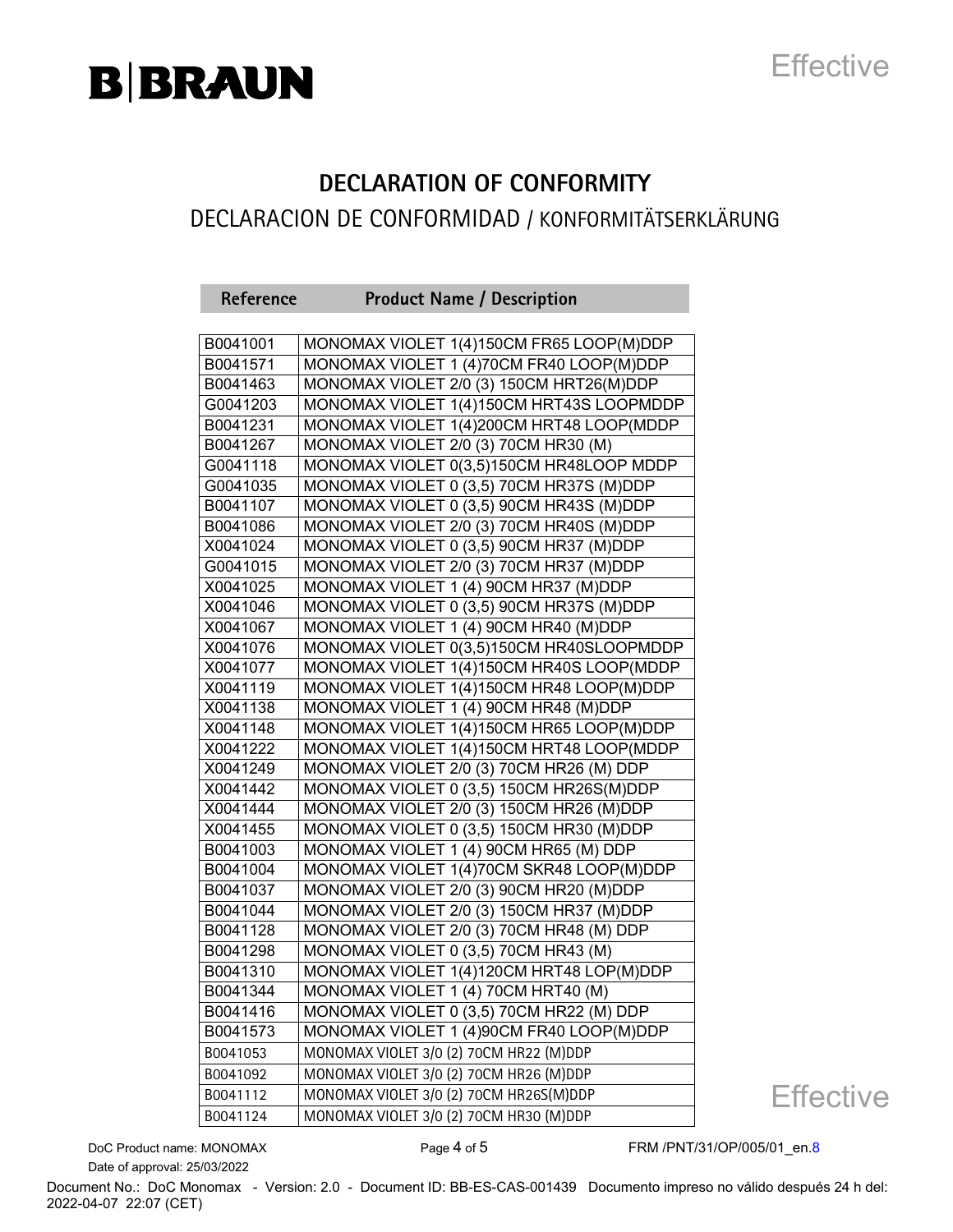

### **DECLARATION OF CONFORMITY**

### DECLARACION DE CONFORMIDAD / KONFORMITÄTSERKLÄRUNG

| Reference | <b>Product Name / Description</b> |  |
|-----------|-----------------------------------|--|
|-----------|-----------------------------------|--|

| B0041153 | I MONOMAX VIOLET 3/0 (2) 70CM HR37S(M)DDP |
|----------|-------------------------------------------|
| B0041982 | MONOMAX VIOLET 3/0 (2) 70CM HR17 (M)DDP   |

 $^{\rm i}$  DoC has been signed after 26 $^{\rm th}$  of May 2021, due to clause 6.6 of SOP/31/OP/005 (v.10).

**Effective** 

DoC Product name: MONOMAX Page 5 of 5 FRM /PNT/31/OP/005/01\_en.8 Date of approval: 25/03/2022

i<br>I